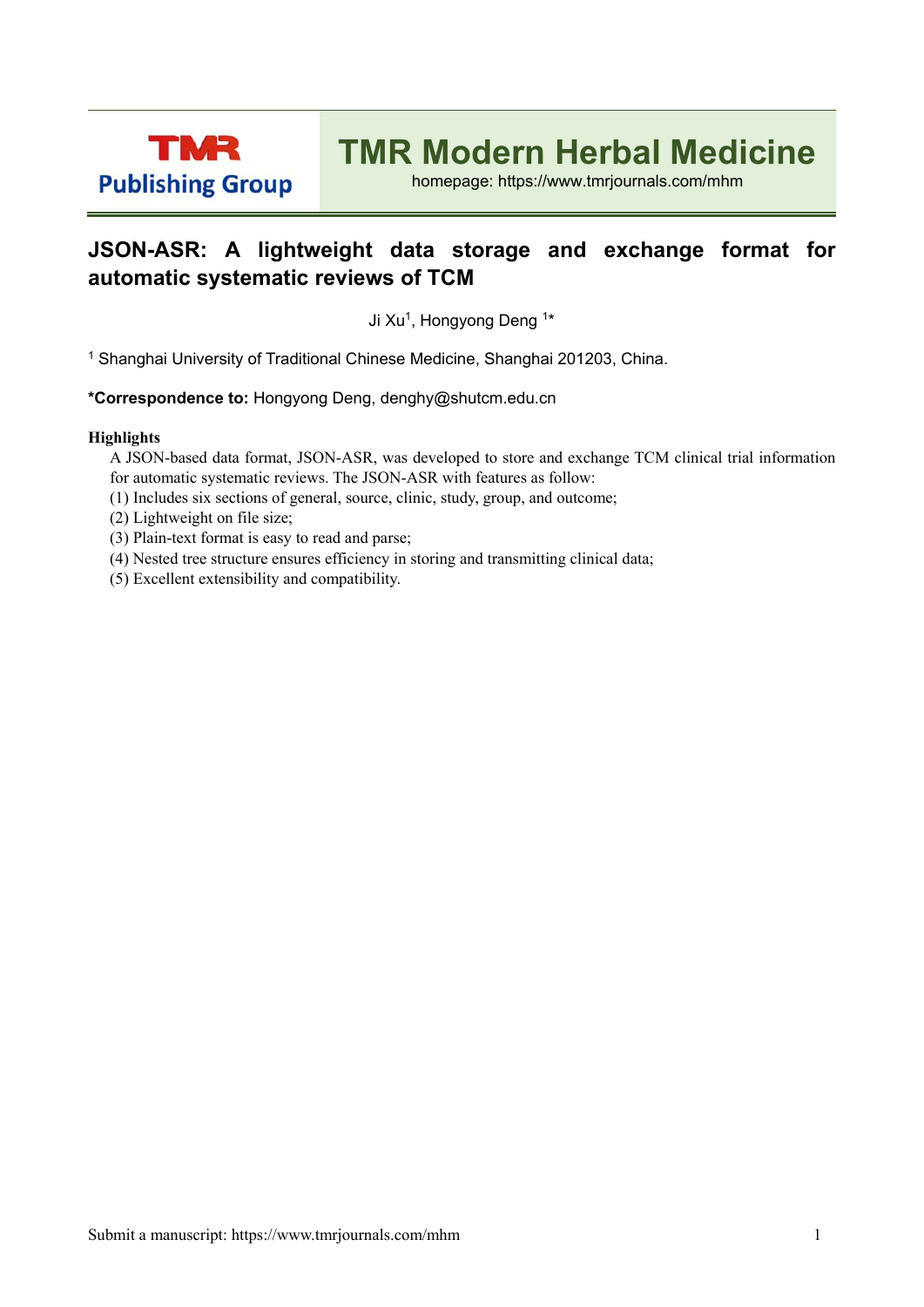# doi:10.12032/MHM2021A0401001 **ARTICLE**

### **Abstract**

**Objectives**: The aim of this study was to investigate and develop a data storage and exchange format for the process of automatic systematic reviews (ASR) of traditional Chinese medicine (TCM).

**Methods:** A lightweight and commonly used data format, namely, JavaScript Object Notation (JSON), was introduced in this study. We designed a fully described data structure to collect TCM clinical trial information based on the JSON syntax.

**Results:** A smart and powerful data format, JSON-ASR, was developed. JSON-ASR uses a plain-text data format in the form of key/value pairs and consists of six sections and more than 80 preset pairs. JSON-ASR adopts extensible structured arrays to support the situations of multi-groups and multi-outcomes.

**Conclusion:** JSON-ASR has the characteristics of light weight, flexibility, and good scalability, which is suitable for the complex data of clinical evidence.

**Keywords:** Data storage and exchange, Automatic systematic reviews, Traditional Chinese medicine, JavaScript object notation

**Executive Editor:** Chaoyong Wu

 $\overline{a}$ 

**Abbreviations:** ASR, Automatic Systematic Reviews; TCM, Traditional Chinese Medicine; JSON, JavaScript Object Notation; EBM, Evidence-Based Medicine; ICASR, The International Collaboration for Automation of Systematic Reviews; HL7, Health Level 7; CDISC, The Clinical Data Interchange Standards Consortium; XML, Extensible Markup Language.

**Funding:** This work was supported by the National Key R&D Program of China (Grant no. 2019YFC1709803) and National Natural Science Foundation of China (Grant no. 81873183).

**Competing interests:** The authors declare that there is no conflict of interests regarding the publication of this paper. **Citation:** Xu J, Deng HY. SON-ASR: A lightweight data storage and exchange format for automatic systematic reviews of TCM. TMR Modern Herbal Medicine. 2021, 4(2):12.

**Submitted**: 1 April 2021, **Accepted**: 21 April 2021, **Online**: 25 April 2021.

<sup>© 2021</sup> By Authors. Published by TMR Publishing Group Limited. This is an open access article under the CC-BY license (http://creativecommons.org/licenses/BY/4.0/).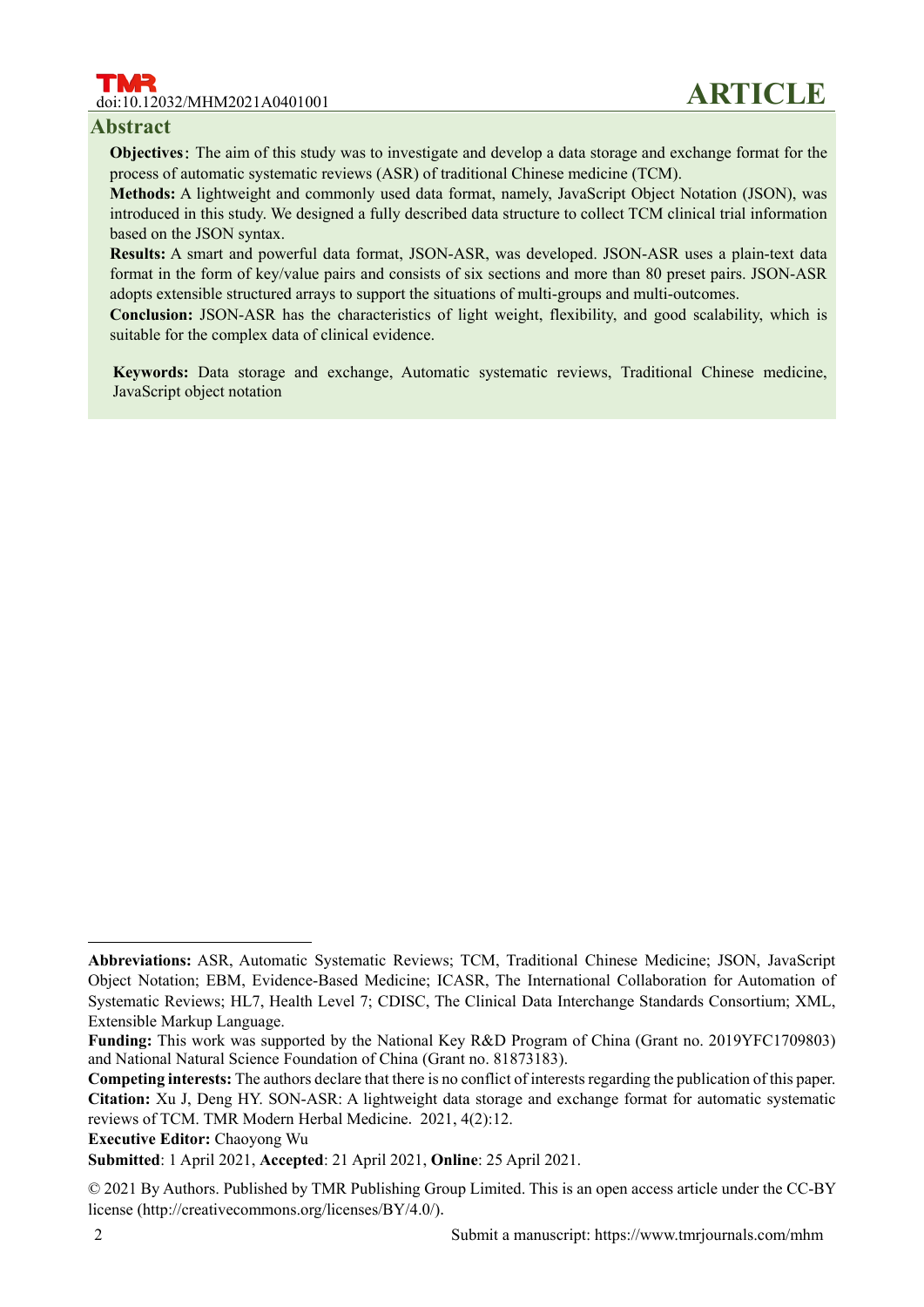### **Background**

In the past 30 years, evidence-based medicine (EBM) has made significant developments from its establishment to maturity and has had a large impact on the model of health decision-making. However, EBM still has many problems, in which the most criticized are the long procedure cycle and low timeliness of classic systematic reviews [1]. Researchers have attempted to find solutions, such as automation of systematic reviews (ASR), to address this issue. The International Collaboration for Automation of Systematic Reviews (ICASR) pointed out in 2018 [2] that without an automated method for reviewing thousands of research articles, including the many published every year, findings might be overlooked when developing new policies; automated tools for systematic review would enable more transparent and timely reviews, thus maximizing the potential for identifying and translating research findings into practical applications. The research of ASR has been continuously enriched, and now, there are many informatic technologies, data storage and exchange mechanisms, algorithms, and visualization techniques involved in this field. Among them, an efficient data storage and exchange format is essential. This is beneficial for smooth collaboration among different working groups, different system platforms, different systematic reviews software, and different functional modules of evidence production tools.

In the traditional process of system review, printed paper forms and/or Microsoft Excel spreadsheets are usually used for data collection and storage. Cochrane had recommended its data sheet for making Cochrane SR [3], but this kind of table is not suitable for automatic processing by computers. There are currently no public reports on ASR data storage and exchange standards. For this study, we referred some resources of clinical trials, such as Health Level 7 (HL7) [4] and the Clinical Data Interchange Standards Consortium (CDISC) [5]. We also considered the possibility of using different file formats in ASR data. In terms of maturity and universality, Extensible Markup Language (XML) [6,7] and JavaScript Object Notation (JSON) have obvious advantages, and JSON is better at lightweight on its size [8].

JSON is a flexible, efficient, and open standard file format for data interchange. It is based on a subset of the JavaScript Programming Language Standard ECMA-262 3rd Edition - December 1999. JSON is a human-readable text format that is completely language-independent but uses conventions that are familiar to programmers of the C-family of languages, including C, Java, JavaScript, Python, and many others

Submit a manuscript: https://www.tmrjournals.com/mhm 3

[9,10]. These properties make JSON an ideal datainterchange format for ASR.

### **Methods**

### **JSON Syntax**

JSON is a language-independent data format. It was derived from JavaScript, but many modern programming languages include code to generate and parse JSON-format data. The official filename extension for JSON is ".json". JSON is built on two structures: a collection of key (name)/value pairs, and an ordered list of values. The former is also known as an object. An object is an unordered set of key/value pairs. An object begins with "{" (left brace) and ends with "}" (right brace). Each key is followed by ":" (colon) and the key/value pairs are separated by "," (comma). In this study, we designed the framework and elements of JSON-ASR according to the characteristics of ASR data while following the JSON syntax.

#### **JSON-ASR Sections**

A JSON-ASR file is a predefined dataset to describe a clinical evidence object. Different parts of clinical evidence can be mapped to different sections of JSON files. Clinical evidence usually consists of six parts: general information, source of evidence, clinical data, trial design, grouping, and outcomes. Each part corresponds to a sub-object (section) under the main JSON object. For those multi-member sections, such as sources, groups, and outcomes, arrays of objects were employed rather than a single object.

### **Key/Value Pairs**

JSON uses key/value pairs to describe entity information. The key is a string in double quotes to name the value. The values vary in types such as string, number, array, Boolean, and object. A string-type value should be double quoted, while a number, or Boolean (i.e., true or false) value without quotes. An array begins with "[" (left bracket) and ends with "]" (right bracket); elements in an array are separated by "," (comma). JSON object structures can be nested, which means the value of an object can be another object or even an array of objects.

### **Results**

### **Framework of JSON-ASR**

JSON-ASR is a plain-text file format that is easy to read and parse. Each JSON-ASR file (\*.json) stores the entire clinical evidence data in a nested object structure. There are six sections, namely, general, source, clinic, study, group, and outcome, in the main object of JSON ASR (see Figure 1). Each section has a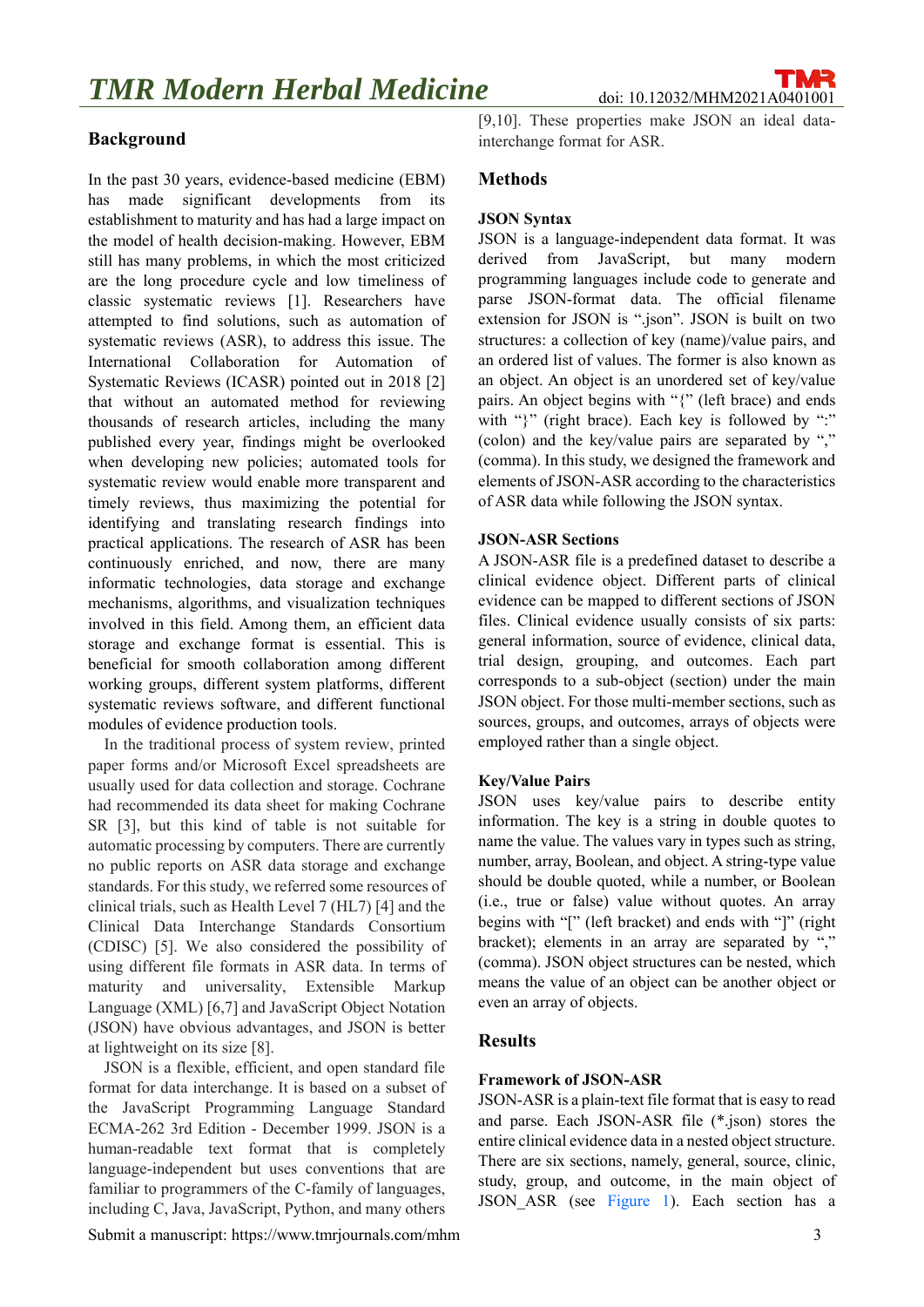# **doi:10.12032/MHM2021A0401001**

key/value pair structure to describe the information within its field. All keys are named and followed by an object (general, clinic, study sections) or an array of objects (source, group, and outcome sections). For example, the general information of a clinical evidence, such as unique id, name, create date, and editor, can be fully presented in just one object, but the group section requires a list of objects to record its grouping data. For a clinical trial, there are at least two groups, namely, intervention and control.

JSON-ASR allows up to three levels of nesting, for example, "source-authors-first author." The evidence source section can clearly inform the first author who reported the trial, and the path of "outcome-treatmentsdata" can be followed to retrieve the exact group's outcome value. This nested tree structure ensures efficiency of JSON-ASR in storing and transmitting clinical evidence data.

### **Key/value pairs**

JSON-ASR describes data details in the form of key– value pairs; some of them are required and others are optional. In this paper, the value types are limited to string, number, array, and object (see Table 1). There are about 80 to 140 pairs in a typical JSON-ASR file; the actual number is based on the number of sources, groups, and outcomes within it. Accordingly, the size of a JSON-ASR file is approximately 9 kilobytes, with a range from 4 kilobytes to 15 kilobytes.

In the general section, there are six pairs for recording evidence and normal information, and the source section has eight pairs. Two source-section elements, namely, journal and authors, have nested objects as value. The former has an object of journal, such as

```
 "journal": { 
           "name": "山西中医", 
           "language": "中文", 
           "year": "2020", 
            "volume": "36", 
           "issue": "1", 
            "pages": "12-14" 
}, 
and the authors' object is 
      "authors": { 
           "first author": "李坤", 
           "respondence": " ", 
           "all authors": "李坤", 
           "organization": "江苏省靖江市中医院", 
           "contact": " " 
      }.
```
Similarly, the study object has a sub-object of risk of bias, which provides full details of the Cochrane seven risk factors:



### **Figure 1. Framework of JSON-ASR**

```
 "rob": { 
         "randomize": "低风险", 
         "randomize desc": "按照随机数字表法分
为两组各42例. (p13) ", 
         "allocation": "不清楚", 
         "allocation desc": "本实验未说明分配隐藏
方法. ", 
         "act blind": "高风险", 
         "act_blind desc": "文章未说明受试者和操
作者的盲法. ", 
         "test blind": "高风险", 
         "test_blind desc": "本实验未说明检测者盲
法. ", 
         "incomplete": "低风险", 
         "incomplete desc": "本实验没有数据脱落. 
", 
         "selective": "低风险", 
         "selective desc": "方法学涉及的结局指标
均被报道. ", 
         "other": "低风险", 
         "other desc": "无其他明显的偏倚. " 
    }.
```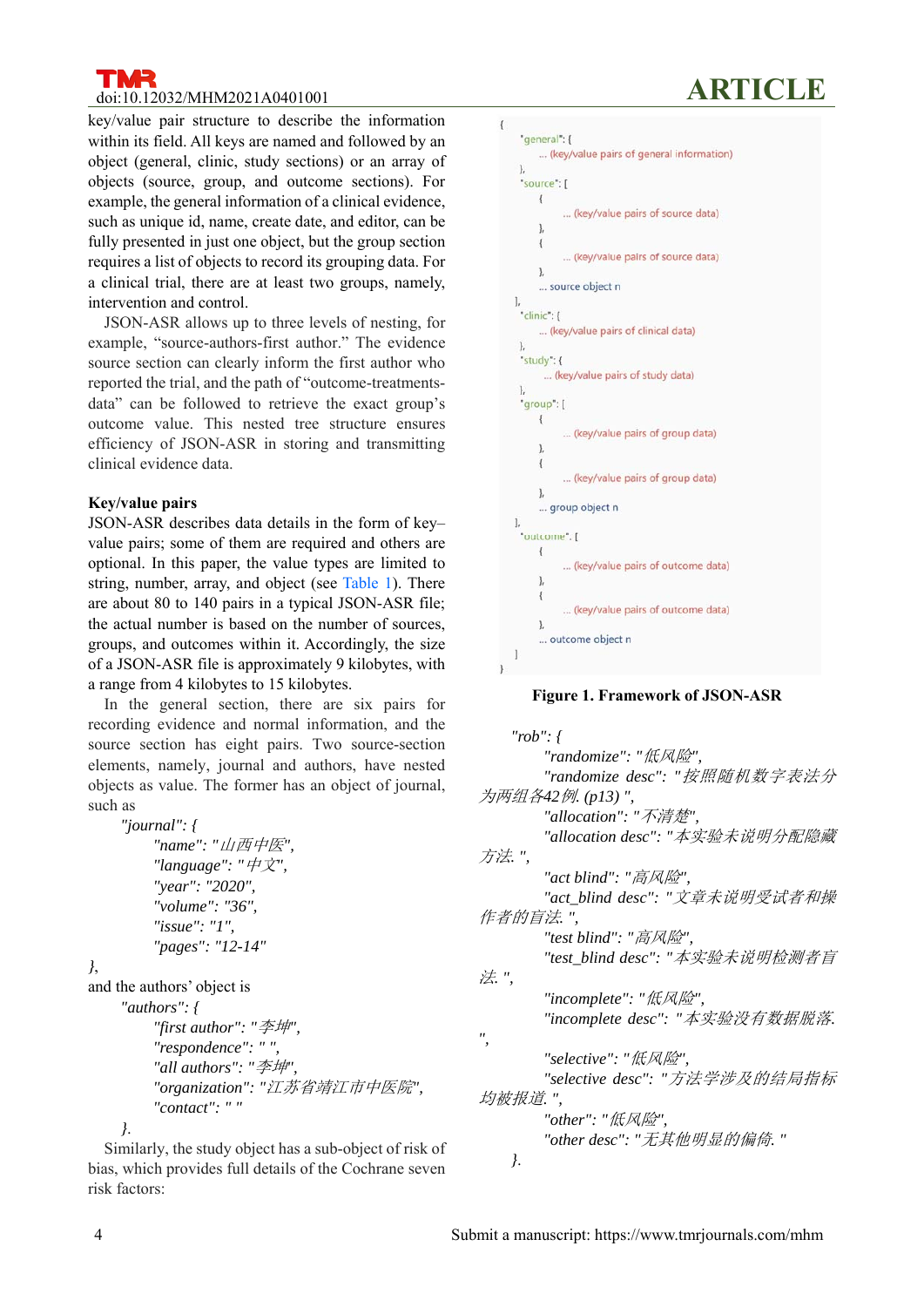# **TMR Modern Herbal Medicine** doi: 10.12032/MHM2021A0401001

| Table 1. Main key/value pairs of JSON-ASR (Level 1,2) |                  |                   |                 |                             |
|-------------------------------------------------------|------------------|-------------------|-----------------|-----------------------------|
| Code                                                  | <b>Key</b>       | <b>Value Type</b> | <b>Required</b> | <b>Sample Value</b>         |
| $\mathbf{1}$                                          | general          | object            | yes             |                             |
| 1.1                                                   | id               | string            | yes             | "2020103001003"             |
| 1.2                                                   | status           | string            | yes             | "己审核"                       |
| 1.3                                                   | create date      | string            | no              | "2020-10-30"                |
| 1.4                                                   | name             | string            | yes             | "李坤 2020"                   |
| 1.5                                                   | editor           | string            | yes             |                             |
| 1.6                                                   | checker          | string            | yes             |                             |
| 2                                                     | source           | array of object   | yes             |                             |
| 2.1                                                   | type             | string            | yes             | "期刊文献"                      |
| 2.2                                                   | title            | string            | yes             |                             |
| 2.3                                                   | journal          | object            | yes             |                             |
| 2.4                                                   | authors          | object            | yes             |                             |
| 2.5                                                   | funds            | string            | no              |                             |
| 2.6                                                   | doi              | string            | no              | "1000-7156(2020)01-0012-03" |
| 2.7                                                   | abstract         | string            | no              |                             |
| 2.8                                                   | full text        | string            | no              | "pdf/2020103001003.pdf"     |
| 3                                                     | clinic           | object            | yes             |                             |
| 3.1                                                   | TCM disease      | string            | yes             | "胃痞病"                       |
| 3.2                                                   | TCM pattern      | string            | no              | "脾胃虚弱证"                     |
| 3.3                                                   | WM disease       | string            | yes             | "化疗性胃肠道反应"                  |
| 3.4                                                   | sample size      | number            | yes             | 80                          |
| 3.5                                                   | age              | string            | no              |                             |
| 3.6                                                   | history          | string            | no              |                             |
| 3.7                                                   | include criteria | string            | no              |                             |
| 3.8                                                   | exclude criteria | string            | no              |                             |
| 4                                                     | study            | object            | yes             |                             |
| 4.1                                                   | type             | string            | yes             | "随机对照试验"                    |
| 4.2                                                   | blind            | string            | yes             | "双盲"                        |
| 4.3                                                   | duration         | string            | yes             | "4周"                        |
| 4.4                                                   | setting          | string            | no              | "住院"                        |
| 4.5                                                   | risk of bias     | object            | yes             |                             |
| 5                                                     | group            | array of object   | yes             |                             |
| 5.1                                                   | type             | string            | yes             | "观察组"                       |
| 5.2                                                   | name             | string            | yes             | "中药组"                       |
| 5.3                                                   | sample size      | number            | yes             | 40                          |
| 5.4                                                   | intervention     | object            | yes             |                             |
| 6                                                     | outcome          | array of object   | yes             |                             |
| 6.1                                                   | name             | string            | yes             | "中医证候积分"                    |
| 6.2                                                   | follow up        | string            | yes             | "4周"                        |
| 6.3                                                   | direction        | string            | yes             | "bigger is better"          |
| 6.4                                                   | endpoint         | string            | yes             | "终点值"                       |
| 6.5                                                   | type             | string            | yes             | "连续型数据"                     |
| 6.6                                                   | data             | array of object   | yes             |                             |

An intervention object is implemented in the group section, which includes drug, administration, and dosage information:

 *" intervention ": { "name": "*和胃消痞汤*", "form": "*汤剂*", "admin": "*口服*",* 

 *"dosage": "75ml", "frequent": "2* 天*", "duration": "4* 周*",* 

 *}*.

For each outcome, there are always two or more groups' test values to be reported. Hence, an array is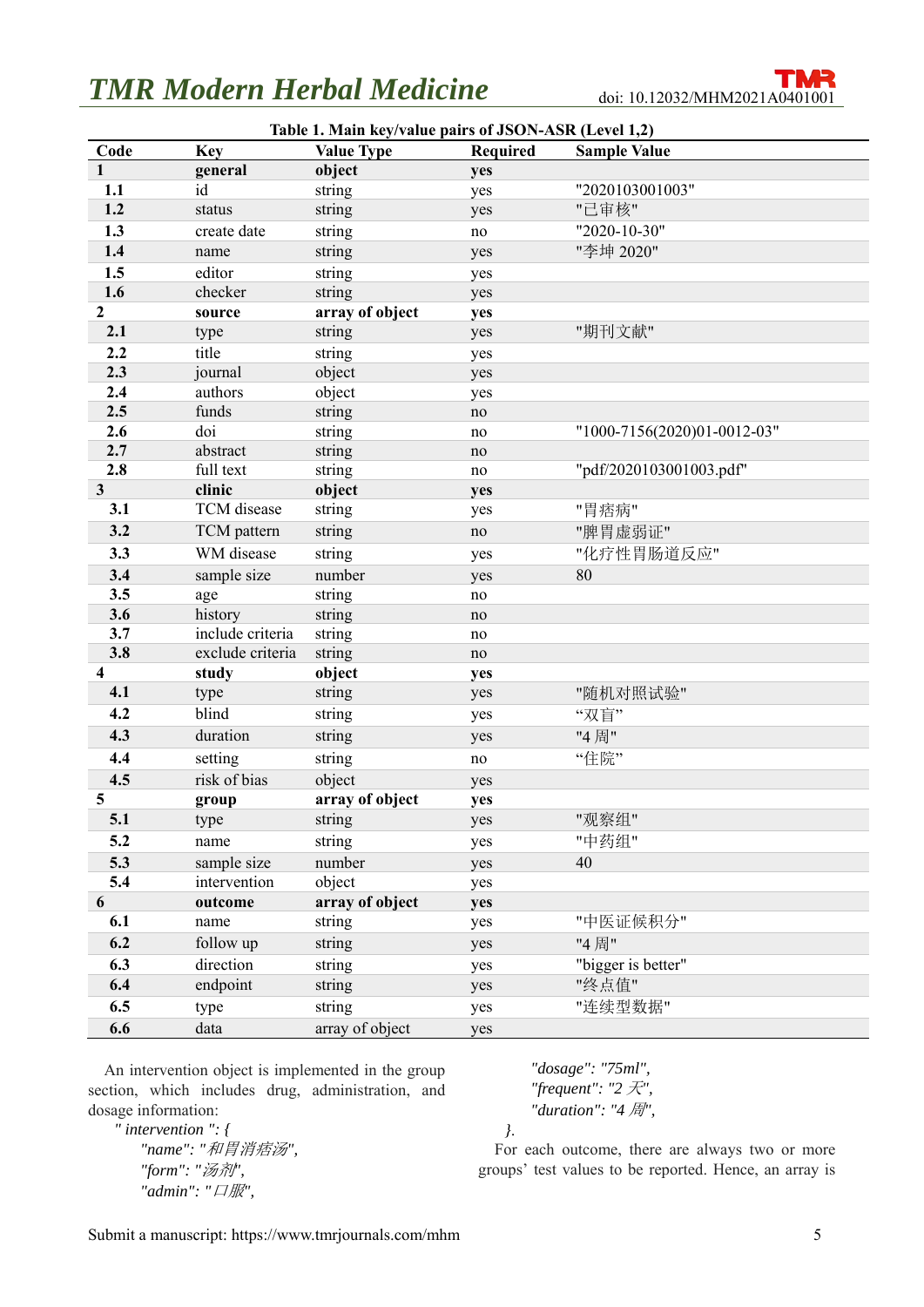doi:10.12032/MHM2021A0401001 **ARTICLE**

needed in the outcome section to present all groups' data:

```
 "outcome data": [ 
         { 
             "group name": "中药组", 
             "data": "7.84,5.84,42" 
         }, 
 { 
             "group name": "西药组", 
             "data": "11.54,6.12,42" 
         } 
    ].
```
The value syntax of "data" is different based on its own type. For continuous data, there are three numbers separated by a comma, namely, *mean, standard deviation,* and *sample size*; for dichotomous data, only *events number* and *sample size* are listed.

### **Discussion**

The JSON data format is widely used in data storage and exchange [11,12], which makes JSON-ASR have the most compatibility. A JSON-ASR file organizes clinical evidence information in the form of objects and presents it in plain-text format, which is not only suitable for computer processing but also convenient for human reading. The symbol-based key/value pair system can clearly describe the data and minimize redundant information, thus ensuring a lightweight JSON-ASR file. We compared 243 trials' data sizes of different file types. The size of the original PDF files ranged from 26 to 3066 kilobytes and averaged 844.26 kilobytes; XML files were smaller than PDFs, ranging from 9 to 57 and averaging 14.84 kilobytes; the JSON-ASR files were the smallest, ranging from 4 to 39 and averaging 9.3 kilobytes. Considering that the amount of information carried by the three types of files is almost the same for systematic reviewing, JSON-ASR has higher storage and transmission efficiency compared with the other file types.

JSON-ASR predefines about 80 elements (objects and key/value pairs) of clinical evidence, which is enough for normal systematic reviews. We also verified this on a TCM-ASR prototype system [13]. However, we still believe that TCM-ASR is a file format with excellent extensibility; hence, it is recommended to make appropriate extensions in the case of ensuring compatibility in actual use. As readers may have noticed, TCM-ASR is designed and best suited for randomized controlled trial (RCT) data, and it is not inherently suitable for all types of clinical studies, such as one-arm trials and diagnostic accuracy tests. Nevertheless, JSON-ASR is still a good and basic reference format for the other types of clinical evidence data.

### **Conclusion**

This paper reports an attempt to establish a storage and exchange format that supports clinical evidence for automatic systematic reviews. JSON-ASR, a JSONbased lightweight and smart data format was developed. The JSON-ASR file includes six sections of general, source, clinic, study, group, and outcome; each has some key/value pairs to describe the details of evidence. The JSON-ASR file has nested objects and a tree structure to fit the complex data of clinical evidence. The size of a JSON-ASR file is smaller; hence, it has more advantages in storage and transmission. In conclusion, JSON-ASR is a suitable data format standard of clinical evidence that can effectively promote the development and application of automatic systematic reviews.

### **Data Availability**

The data used to support the findings of this study are available from the corresponding author on request.

### **References**

- 1. Beller E, Clark J, Tsafnat G, et al., On behalf of the founding members of the ICASR group. Making progress with the automation of systematic reviews: principles of the International Collaboration for the Automation of Systematic Reviews (ICASR). Systematic Reviews, 2018, 7:77.
- 2. O'Connor AM, Tsafnat G, Gilbert SB, et al. Moving toward the automation of the systematic review process: a summary of discussions at the second meeting of International Collaboration for the Automation of Systematic Reviews (ICASR). Systematic Reviews, 2018,7:1-5.
- 3. Higgins JPT, Thomas J, Chandler J, et al [Internet]. Cochrane handbook for systematic reviews of interventions version 6.2 (updated February 2021) [cited 2021 March 25]. Available from www.training.cochrane.org/handbook.
- 4. HL7 International [Internet]. About HL7 [cited 2021 March 25]. Available from www.hl7.org.
- 5. The Clinical Data Interchange Standards Consortium [Internet]. CDISC [cited 2021 March 25]. Available from www.cdisc.org.
- 6. W3C [Internet]. Extensible Markup Language (XML) [cited 2021 March 25]. Available from www.w3.org/XML.
- 7. Bond RR, Finlay DD, Nugent CD, et al. Research article XML-BSPM: an XML format for storing Body Surface Potential Map recordings. BMC Medical Informatics and Decision Making, 2010, 10:28